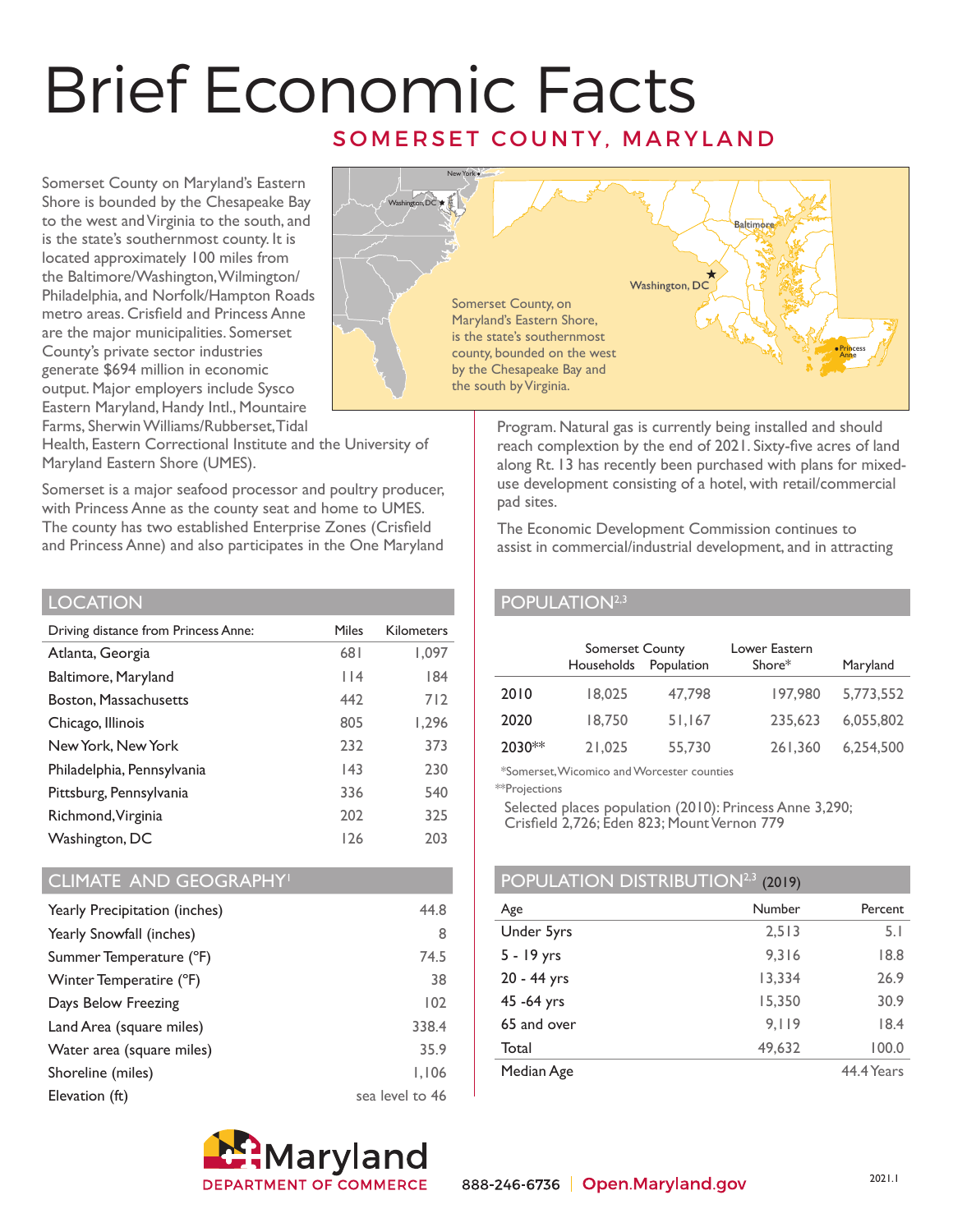# Brief Economic Facts SomERSET COUNTY, MARYLAND

| LABOR AVAILABILITY <sup>3,4,5</sup><br>(BY PLACE OF RESIDENCE) |                 |                        |  |
|----------------------------------------------------------------|-----------------|------------------------|--|
| Civilian Labor Force (2019 avg.)                               | County          | Labor Mkt.<br>Area $*$ |  |
| Total civilian labor force                                     | 9.252           | 86,790                 |  |
| Employment                                                     | 8.689           | 81.924                 |  |
| Unemployment                                                   | 563             | 4.866                  |  |
| Unemployment rate                                              | $6.09\%$        | 5.61%                  |  |
| Residents commuting outside the county<br>to work (2015-2019)  | Number<br>4.223 | Percent<br>48.9%       |  |
| Employment in selected occupations (2015-2019)                 |                 |                        |  |
| Management, business, science and arts                         | 2578            | 29                     |  |
| Service                                                        | 2409            | 27.1                   |  |
| Sales and office                                               | 1786            | 20.1                   |  |
| Production, transp. and material moving                        | I.I55           | 13                     |  |

\*Somerset, Wicomico and Worcester counties.

|  |  |  | MAJOR EMPLOYERS <sup>6,7</sup> (2020-2021) |
|--|--|--|--------------------------------------------|
|--|--|--|--------------------------------------------|

| Employer                                                 | Product/Service                     | Employment |
|----------------------------------------------------------|-------------------------------------|------------|
| University of Maryland<br>Eastern Shore (UMES)           | Higher education                    | 855        |
| Sysco Eastern Maryland                                   | Food products<br>distribution       | 450        |
| <b>Somerset Community</b><br>Services                    | Services for the disabled           | 425        |
| TidalHealth                                              | <b>Medical Services</b>             | 300        |
| Sherwin Williams / Rubberset                             | Painting supplies                   | 240        |
| Aurora Sr. Living of Manokin                             | Nursing case                        | 175        |
| Southern Connection<br>Seafood*                          | Seafood processing,<br>distribution | 130        |
| <b>Three Lower Counties</b><br><b>Community Services</b> | <b>Medical Services</b>             | 105        |
| Handy's International*                                   | Seafood processing                  | 75         |
| Metompkin Bay Oyster*                                    | Seafood processing,<br>distribution | 70         |
| Peraton                                                  | <b>Engineering services</b>         | 70         |
| Eastern Shore Drywall                                    | Drywall, insulation                 | 60         |
| Mountaire Farms                                          | Chicken hatchery                    | 50         |
| Halal Poultry                                            | Food processing                     | 45         |
| <b>Tidewater Express</b>                                 | <b>Trucking services</b>            | 35         |
| Caesar's                                                 | Restaurants                         | 30         |
| Millennium Microwave<br>Corporation                      | Defense MFG                         | 30         |
| PNC Financial Services Grp.                              | <b>Banking services</b>             | 25         |
| Smith Island Baking                                      | Cake manufacturing,<br>distribution | 25         |
| U.S. Coast Guard <sup>^</sup>                            | Mariner assistance                  | 25         |

Excludes post offices,state and local governments, national retail and national foodservice; includes higher education" Includes seasonal workers

Employee counts for federal and military contractors may be ^ included

## EMPLOYMENT4 (2020)

|                                         | Estab- | Annual               |        | Avg. Wkly. |
|-----------------------------------------|--------|----------------------|--------|------------|
| Industry                                |        | lishments Avg. Empl. | Empl.% | Wage       |
| <b>Federal Government</b>               | 13     | 57                   | 0.93   | \$946      |
| <b>State Government</b>                 | 9      | 1,729                | 28.35  | 1,280      |
| <b>Local Government</b>                 | 9      | 938                  | 15.38  | 956        |
| <b>Private Sector</b>                   | 424    | 3,374                | 55.32  | 890        |
| Natural resources and<br>mining         | 9      | 119                  | 1.95   | 849        |
| Construction                            | 60     | 264                  | 4.33   | 898        |
| Manufacturing                           | 9      | 239                  | 3.92   | 1,182      |
| Trade, Transportation,<br>and utilities | 110    | 1,014                | 16.63  | 824        |
| Information                             | $\ast$ | ∗                    | $\ast$ | $\ast$     |
| <b>Financial activities</b>             | 33     | 151                  | 2.48   | 760        |
| Professional and<br>business services   | 44     | 202                  | 3.31   | 857        |
| Education and health<br>services        | 62     | 939                  | 15.40  | 1,081      |
| Leisure and hospitality                 | 43     | 253                  | 4.15   | 328        |
| Other Services                          | 26     | 167                  | 2.74   | 753        |
| Total                                   | 466    | 6,099                | 100.00 | 1.011      |
| <b>I</b> I I I I I                      |        |                      |        |            |

Includes civilian employment only

\*Confidential

## HOURLY WAGE RATES<sup>4</sup> (2020)

| Selected Occupations                | Median  | Entry   | <b>Skilled</b> |
|-------------------------------------|---------|---------|----------------|
| Accountants                         | \$28.24 | \$20.92 | \$35.77        |
| Biochemist and biophysicists        | \$24.32 | \$16.55 | \$26.57        |
| Bookkeeping/accounting clerks       | \$18.33 | \$13.70 | \$21.52        |
| Computer systems analysts           | \$37.51 | \$26.59 | \$45.36        |
| Computer user support specialists   | \$22.93 | \$15.11 | \$26.74        |
| Customer service represenatives     | \$15.03 | \$12.14 | \$18.03        |
| Electrical engineers                | \$42.01 | \$33.06 | \$50.81        |
| Electronics engineering technicians | \$52.42 | \$46.76 | \$67.76        |
| Freight, stock and material movers  | \$13.77 | \$11.68 | \$16.23        |
| Industrial truck operators          | \$15.30 | \$12.10 | \$17.05        |
| Information security analyst        | \$41.68 | \$29.36 | \$52.36        |
| Inspectors, testers, sorters        | \$19.48 | \$13.93 | \$22.26        |
| <b>Machinists</b>                   | \$21.35 | \$15.40 | \$25.24        |
| Maintenance workers, machinery      | \$15.56 | \$12.93 | \$21.40        |
| <b>Mechanical Engineers</b>         | \$46.08 | \$37.16 | \$53.62        |
| Network support specialists         | \$29.47 | \$21.08 | \$35.22        |
| Packaging/filling machine operators | \$14.14 | \$12.47 | \$15.91        |
| Packers and packagers hand          | \$12.17 | \$11.39 | \$13.82        |
| Secretaries                         | \$17.93 | \$13.25 | \$21.11        |
| Shipping/receiving clerks           | \$15.25 | \$13.29 | \$17.75        |
| Stock clerks and order fillers      | \$14.14 | \$11.70 | \$17.92        |
| Team assemblers                     | \$13.47 | \$11.35 | \$16.39        |

Wages are an estimate of what workers might expect to receive on the Lower Eastern Shore (Somerset, Wicomico and Worcester counties) and may vary by industry, employer and locality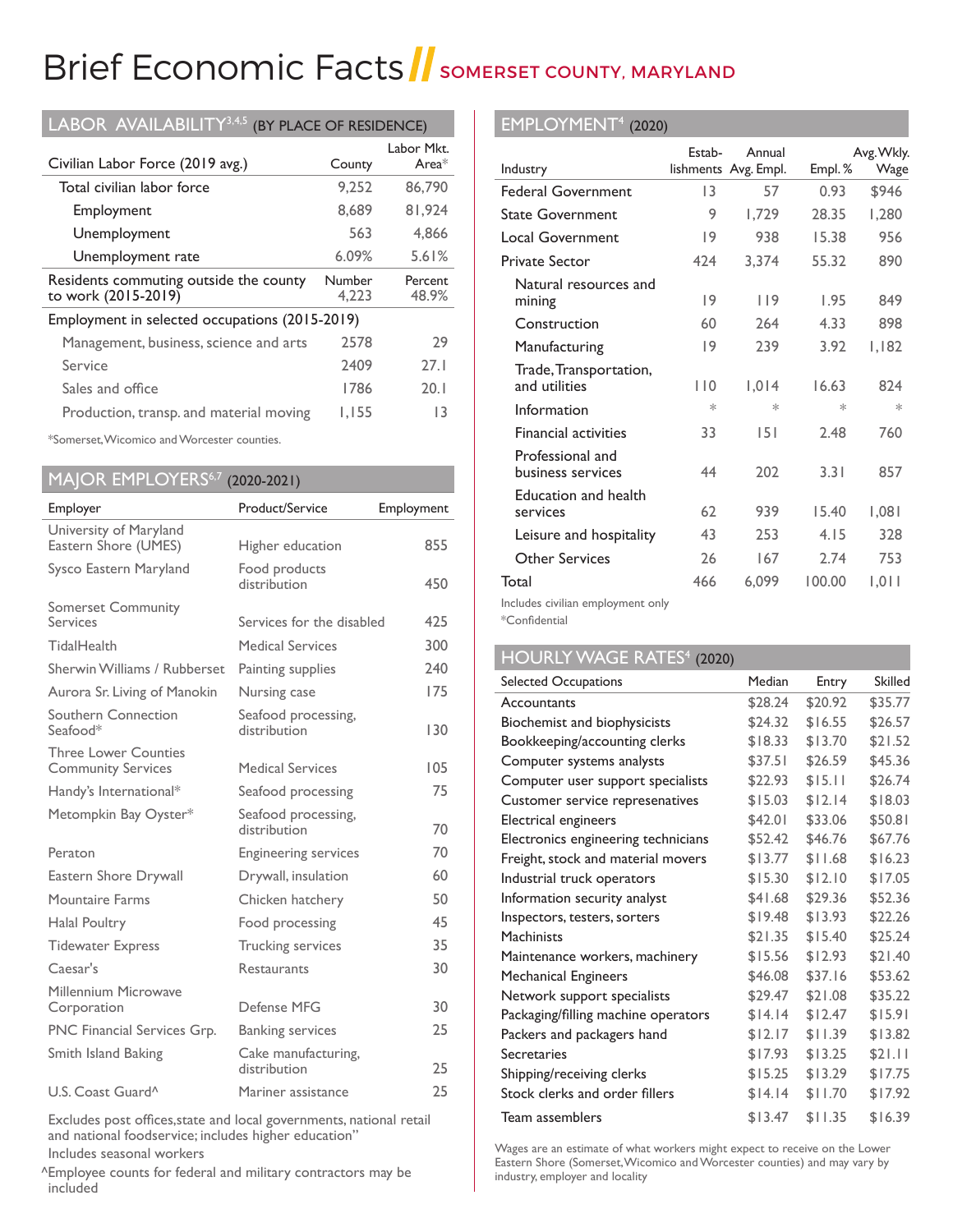## Brief Economic Facts SOMERSET COUNTY, MARYLAND

|  |  |  |  |  | <b>SCHOOLS AND COLLEGES3,8</b> |
|--|--|--|--|--|--------------------------------|
|--|--|--|--|--|--------------------------------|

| <b>Educational Attainment</b> - age 25 $\&$ over (2015-2019) |            |         |
|--------------------------------------------------------------|------------|---------|
| High school graduate or higher                               |            | 89.77%  |
| Bachelor's degree or higher                                  |            | 31.89%  |
| <b>Public Schools</b>                                        |            |         |
| Number: 4 elementary; 4 middle/comb.; 3 high                 |            |         |
| Enrollment: 2.9307                                           |            |         |
| Cost per pupil: 16,314                                       |            |         |
| Students per teacher: 12.5                                   |            |         |
| High school career / tech enrollment: 2,930                  |            |         |
| High school graduates: 331                                   |            |         |
| Nonpublic Schools Number: I                                  |            |         |
| Higher Education (2019)                                      | Enrollment | Degrees |
| 4-year institutions                                          |            |         |
| University of Maryland Eastern Shore                         | 2.646      | 676     |
|                                                              |            |         |

 $AX RATES<sup>9</sup>$ 

|                                                                                                                                                                                                                                                                                                                      | Somerset |               |
|----------------------------------------------------------------------------------------------------------------------------------------------------------------------------------------------------------------------------------------------------------------------------------------------------------------------|----------|---------------|
|                                                                                                                                                                                                                                                                                                                      | County   | Maryland      |
| Corporate Income Tax (2021)                                                                                                                                                                                                                                                                                          | none     | $8.25\%$      |
| Base – federal taxable income                                                                                                                                                                                                                                                                                        |          |               |
| Personal Income Tax (2021)                                                                                                                                                                                                                                                                                           |          | $2.0 - 5.75%$ |
| Base - federal adjusted gross income<br>*Graduated rate peaking at 5.75% on taxable income over \$300,000                                                                                                                                                                                                            |          |               |
| Sales & Use Tax (2021)                                                                                                                                                                                                                                                                                               | none     | 6.0%          |
| Exempt – sales for resale; manufacturer's purchase of raw materials;<br>manufacturing machinery and equipment; purchases of materials and<br>equipment used in R&D and testing of finished products; purchases of<br>computer programs for reproduction or incorporation into another<br>computer program for resale |          |               |
| Real Property Tax (FY 21)                                                                                                                                                                                                                                                                                            | \$1.0000 | \$0.1120      |
| Effective rate per \$100 of assessed value<br>In an incorporated area, a municipal rate will also apply                                                                                                                                                                                                              |          |               |
| Business Personal Prop. Tax (FY 21)                                                                                                                                                                                                                                                                                  | \$2.50   | none          |
| Rate per \$100 of depreciated value<br>Exempt - manufacturing and R&D machinery, equipment, materials and<br>supplies; manufacturing, R&D and warehousing inventory In an incorporated<br>area, a municipal rate may also apply; municipal exemptions may be available                                               |          |               |

#### Major Tax Credits Available

Enterprise Zone, Job Creation, More Jobs for Marylanders, R&D, New Jobs, Biotechnology and Cybersecurity Investment, A&E District

#### INCOME3 (2015-2019)

|                         | <b>Percent Households</b> |           |              |
|-------------------------|---------------------------|-----------|--------------|
| <b>Distribution</b>     | Somerset Co.              | Maryland  | U.S.         |
| Under \$25,000          | 32.10                     | 13.10     | 19.20        |
| \$25,000 - \$49,999     | 25.00                     | 17.00     | 21.20        |
| \$50,000 - \$74,999     | 17.20                     | 15.30     | 17.20        |
| \$75,000 - \$99,999     | 11.80                     | 13.20     | 12.70        |
| $$100,000 - $149,999$   | 9.60                      | 19.00     | 15.10        |
| $$150,000 - $199,999$   | 2.80                      | 10.50     | 6.80         |
| \$200,000 and over      | 1.60                      | 12.70     | 7.70         |
| Median household        | \$37,803                  | \$84,805  | \$62,843     |
| Average household       | \$55,239                  | \$111,417 | \$88,607     |
| Per Capita              | \$18,772                  | \$42,122  | \$34,103     |
| Total income (millions) | \$483                     | \$245,697 | \$10,699,831 |

#### HOUSING<sup>3,10</sup>

#### Occupied Units 2015-2019 8,574 (65.00% owner occupied)

#### Housing Transactions

| Units Sold           | 238       |
|----------------------|-----------|
| Median Selling Price | \$157.779 |

\*All multiple listed properties excludes auctions and FSBO

#### BUSINESS AND INDUSTRIAL PROPERTY<sup>6</sup>

Princess Anne Industrial Park - Located within the incorporated city limits of the town of Princess Anne is a 65-acre park divided into lots, ranging from approximately three to six acres in size. The park is conveniently accessible to U.S. Route 13 and to markets north and south with accessible rail alongside the park. Sites are level, cleared and ready for immediate construction.

Crisfield Industrial Park - 50-acre industrial park in the city of Crisfield. Both industrial parks are located within a designated Enterprise Zone. The parks are fully equipped with water, sewer, utilities and access roads.

Princess Anne Village and Chase Plaza, located along Rt. 13 in Princess Anne, offer both commercial and retail space. Units are available for sale or lease

| Market Profile Data (2019)       | Low      | High     | Average  |
|----------------------------------|----------|----------|----------|
| $Land - cost per acre$           |          |          |          |
| Industrial                       | \$10,500 | \$30,000 | \$25,000 |
| Office                           |          |          |          |
| Rental Rates $-$ per square foot |          |          |          |
| Warehouse / Industrial           | \$1.50   | \$3.25   | \$2.50   |
| Flex / R&D / Technology          |          |          |          |
| Class A Office                   |          |          |          |